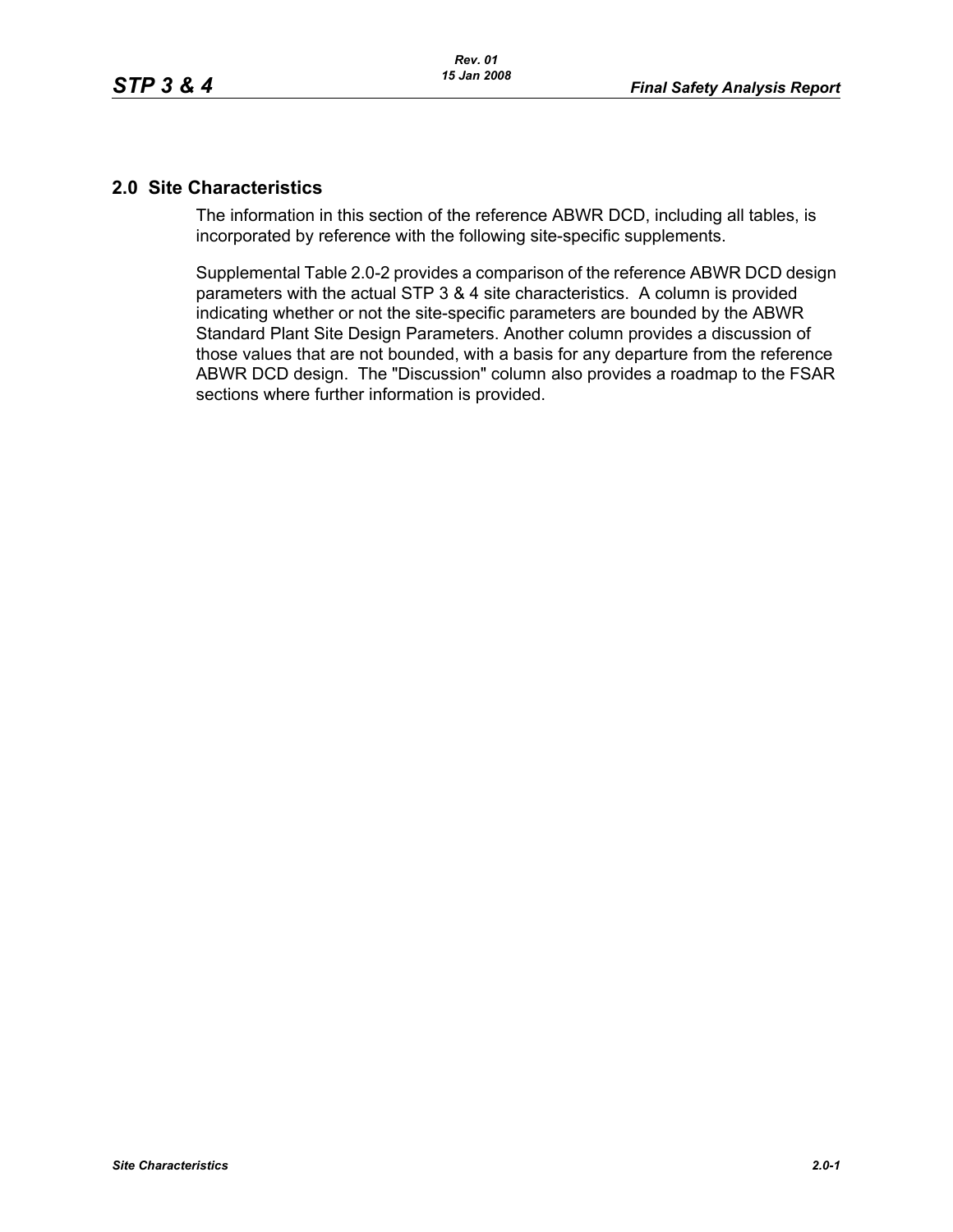| <b>ABWR Standard Plant Site</b><br><b>Design Parameters</b>                                                                                                                       | <b>STP 3 &amp; 4 Site Characteristics</b>                        | <b>Bounded</b><br>(Yes/No) | <b>Discussion</b>                                                                         |
|-----------------------------------------------------------------------------------------------------------------------------------------------------------------------------------|------------------------------------------------------------------|----------------------------|-------------------------------------------------------------------------------------------|
| 61.0 cm (2 ft) below grade                                                                                                                                                        | $> 61.0$ cm (2 ft) below grade.                                  | Yes                        | Further information on maximum<br>groundwater level is provided in Subsection<br>2.4S.12. |
| <b>Basic Wind Speed:</b>                                                                                                                                                          |                                                                  |                            | Further information on extreme winds is                                                   |
| 177 km/h [1] /197 km/h [2]<br>Per Section 3.3.1.1, the<br>reference ABWR DCD basic<br>wind speed corresponds to a 50-<br>year/100-year wind velocity (3-<br>second wind gust) of: |                                                                  |                            | provided in Subsection 2.3S.1.                                                            |
| 203 km/h/225 km/h<br>(126 mph/140 mph)                                                                                                                                            | 201 km/h/215 km/h<br>(125 mph/134 mph) for 3-second wind<br>gust | Yes                        |                                                                                           |
|                                                                                                                                                                                   |                                                                  |                            |                                                                                           |
|                                                                                                                                                                                   |                                                                  |                            |                                                                                           |
|                                                                                                                                                                                   |                                                                  |                            |                                                                                           |
|                                                                                                                                                                                   |                                                                  |                            |                                                                                           |
|                                                                                                                                                                                   |                                                                  |                            |                                                                                           |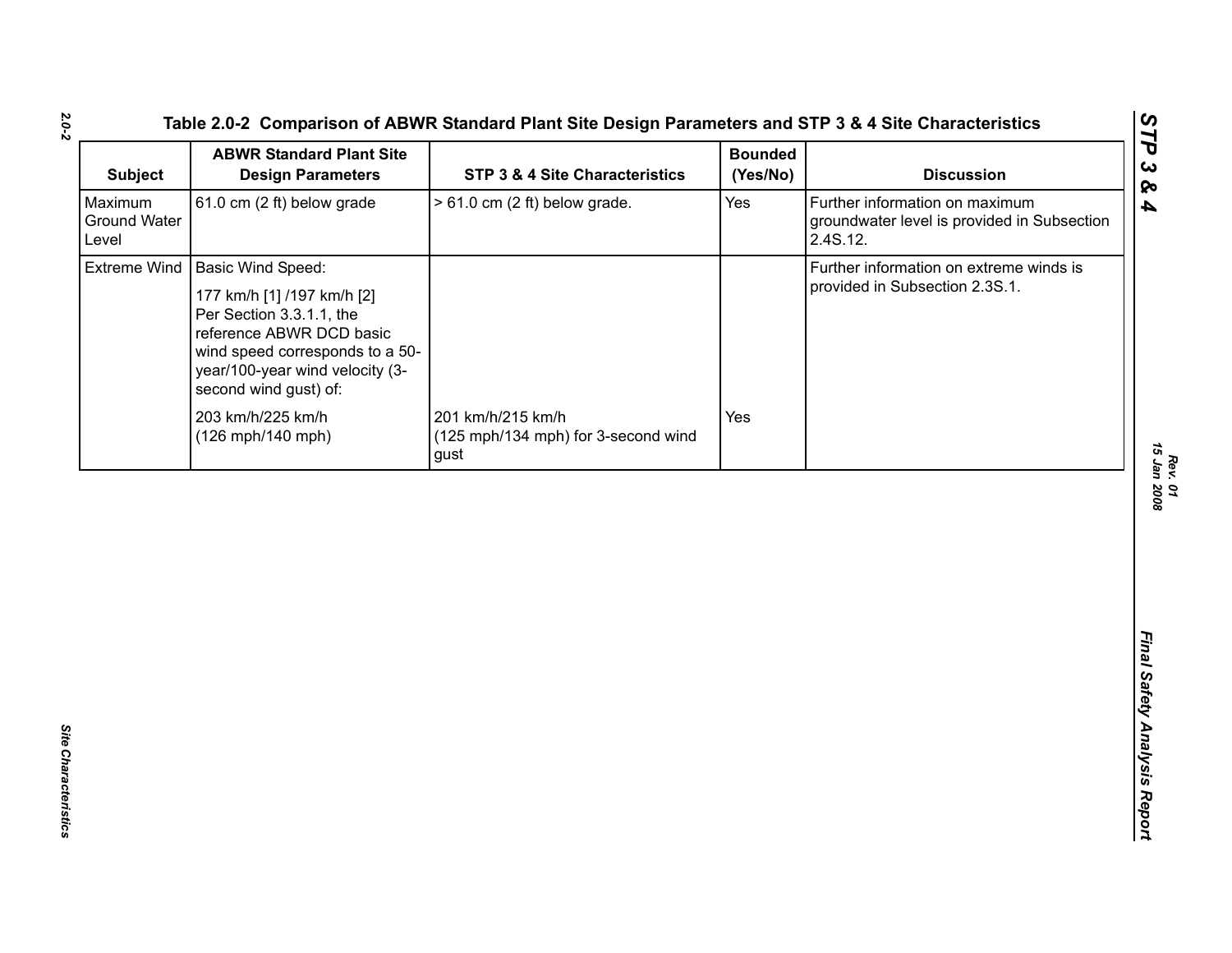| Maximum<br>Flood (or<br>Tsunami)<br>Level [8] | 30.5 cm (1 ft) below grade | 414.5 cm (13.6 ft) above nominal plant<br>grade |    | <b>Discussion</b>                                                                                                                                                                                                                                                                                                                                                    |
|-----------------------------------------------|----------------------------|-------------------------------------------------|----|----------------------------------------------------------------------------------------------------------------------------------------------------------------------------------------------------------------------------------------------------------------------------------------------------------------------------------------------------------------------|
|                                               |                            |                                                 | No | As discussed in Subsection 2.4S.4, the<br>maximum flood level is 47.6 ft (1450.8 cm)<br>above MSL (MSL NVGD29). This level is due<br>to breach of the Main Cooling Reservoir<br>(MCR) resulting in a flood level of<br>approximately 13.6 ft (414.5 cm) above<br>nominal plant grade, which is 34 ft (1036.3)<br>cm) MSL (see STP DEP T1 5.0-1).                     |
|                                               |                            |                                                 |    | STP 3 & 4 safety-related structures,<br>systems, and components (SSCs) are<br>designed for or protected from this flooding<br>event by watertight doors to prevent the entry<br>of water into the Reactor Buildings and<br>Control Buildings in case of a flood. Flooding<br>protection requirements due to the maximum<br>flood level are discussed in Section 3.4. |
|                                               |                            |                                                 |    | In addition, an external flooding PRA<br>analyses for STP 3 & 4 concluded that the<br>risk from external flooding is acceptably low<br>as discussed in Section 19R.                                                                                                                                                                                                  |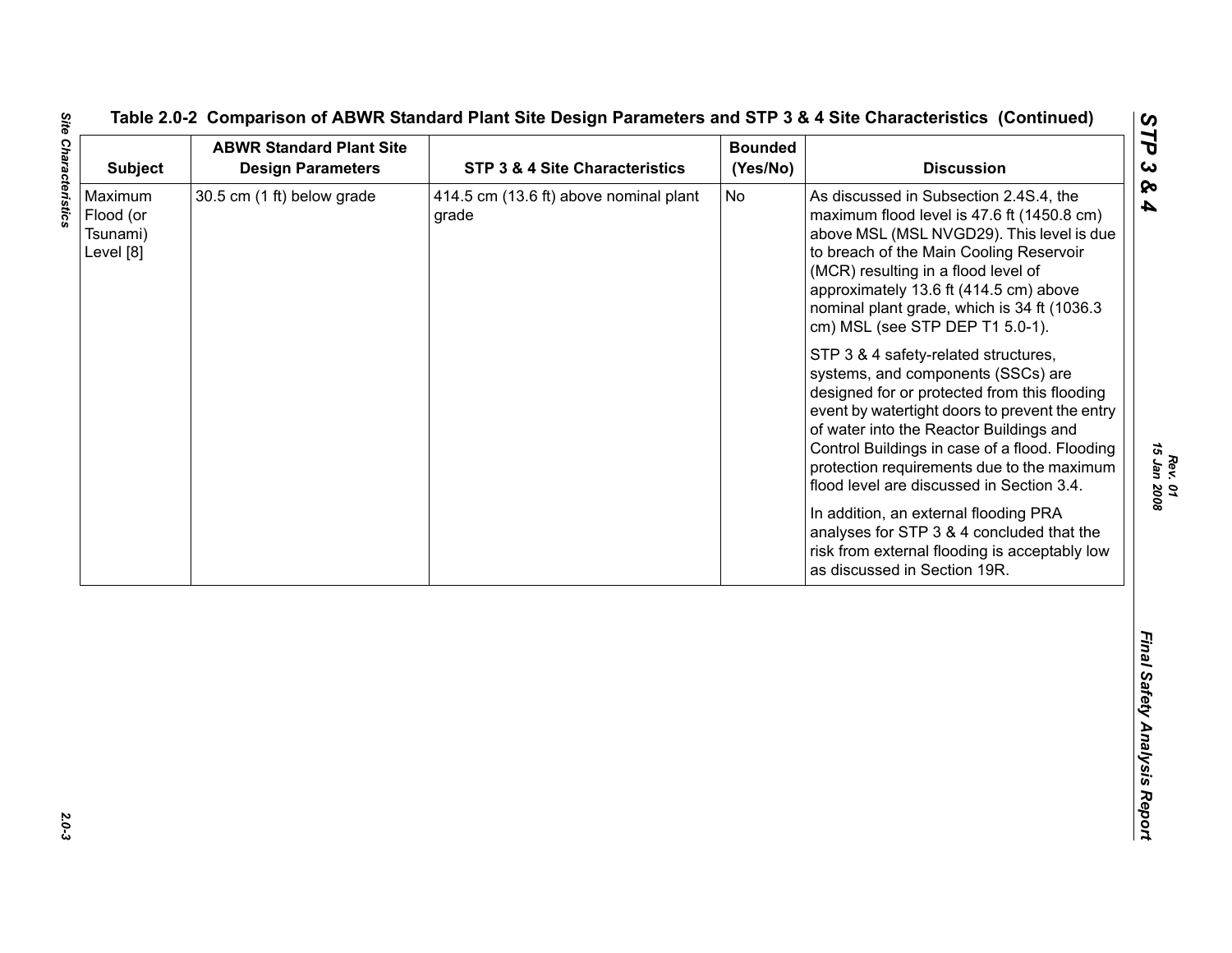| Maximum Tornado Wind Speed:<br>Further information on tornado parameters is<br>322 km/h (200 mph)<br>Yes<br>483 km/h (300 mph)<br>provided in Subsection 2.3S.1.<br>Maximum Rotational Speed:<br>257 km/h (160 mph)<br>Yes<br>386 km/h (240 mph)<br>64 km/h (40 mph)<br>Translational Velocity:<br>Yes<br>97 km/h (60 mph)<br>45.7m (150 ft)<br>Radius:<br>Yes<br>45.7 m (150 ft)<br>Maximum Pressure Drop:<br>6.2 kPaD (0.9 psi)<br>Yes<br>13.827 kPaD (2.0 psi)<br>Yes<br>Rate of Pressure Drop:<br>2.8 kPa/sec (0.4 psi/sec)<br>8.277 kPa/s (1.2 psi/sec)<br>Yes<br>Missile Spectra:<br>STP site is enveloped by the maximum<br>Further information on missile spectra is<br>tornado wind speed corresponding to a<br>Spectrum I [4]<br>provided in Subsections 3.5.1.4.<br>probability of<br>$1 \times 10^{-7}$ per year 483 km/h (300 mph) | <b>Discussion</b> | <b>Bounded</b><br>(Yes/No) | <b>STP 3 &amp; 4 Site Characteristics</b> | <b>ABWR Standard Plant Site</b><br><b>Design Parameters</b> | <b>Subject</b> |
|-------------------------------------------------------------------------------------------------------------------------------------------------------------------------------------------------------------------------------------------------------------------------------------------------------------------------------------------------------------------------------------------------------------------------------------------------------------------------------------------------------------------------------------------------------------------------------------------------------------------------------------------------------------------------------------------------------------------------------------------------------------------------------------------------------------------------------------------------|-------------------|----------------------------|-------------------------------------------|-------------------------------------------------------------|----------------|
|                                                                                                                                                                                                                                                                                                                                                                                                                                                                                                                                                                                                                                                                                                                                                                                                                                                 |                   |                            |                                           | Tornado                                                     |                |
|                                                                                                                                                                                                                                                                                                                                                                                                                                                                                                                                                                                                                                                                                                                                                                                                                                                 |                   |                            |                                           |                                                             |                |
|                                                                                                                                                                                                                                                                                                                                                                                                                                                                                                                                                                                                                                                                                                                                                                                                                                                 |                   |                            |                                           |                                                             |                |
|                                                                                                                                                                                                                                                                                                                                                                                                                                                                                                                                                                                                                                                                                                                                                                                                                                                 |                   |                            |                                           |                                                             |                |
|                                                                                                                                                                                                                                                                                                                                                                                                                                                                                                                                                                                                                                                                                                                                                                                                                                                 |                   |                            |                                           |                                                             |                |
|                                                                                                                                                                                                                                                                                                                                                                                                                                                                                                                                                                                                                                                                                                                                                                                                                                                 |                   |                            |                                           |                                                             |                |
|                                                                                                                                                                                                                                                                                                                                                                                                                                                                                                                                                                                                                                                                                                                                                                                                                                                 |                   |                            |                                           |                                                             |                |
|                                                                                                                                                                                                                                                                                                                                                                                                                                                                                                                                                                                                                                                                                                                                                                                                                                                 |                   |                            |                                           |                                                             |                |
|                                                                                                                                                                                                                                                                                                                                                                                                                                                                                                                                                                                                                                                                                                                                                                                                                                                 |                   |                            |                                           |                                                             |                |
|                                                                                                                                                                                                                                                                                                                                                                                                                                                                                                                                                                                                                                                                                                                                                                                                                                                 |                   |                            |                                           |                                                             |                |
|                                                                                                                                                                                                                                                                                                                                                                                                                                                                                                                                                                                                                                                                                                                                                                                                                                                 |                   |                            |                                           |                                                             |                |
|                                                                                                                                                                                                                                                                                                                                                                                                                                                                                                                                                                                                                                                                                                                                                                                                                                                 |                   |                            |                                           |                                                             |                |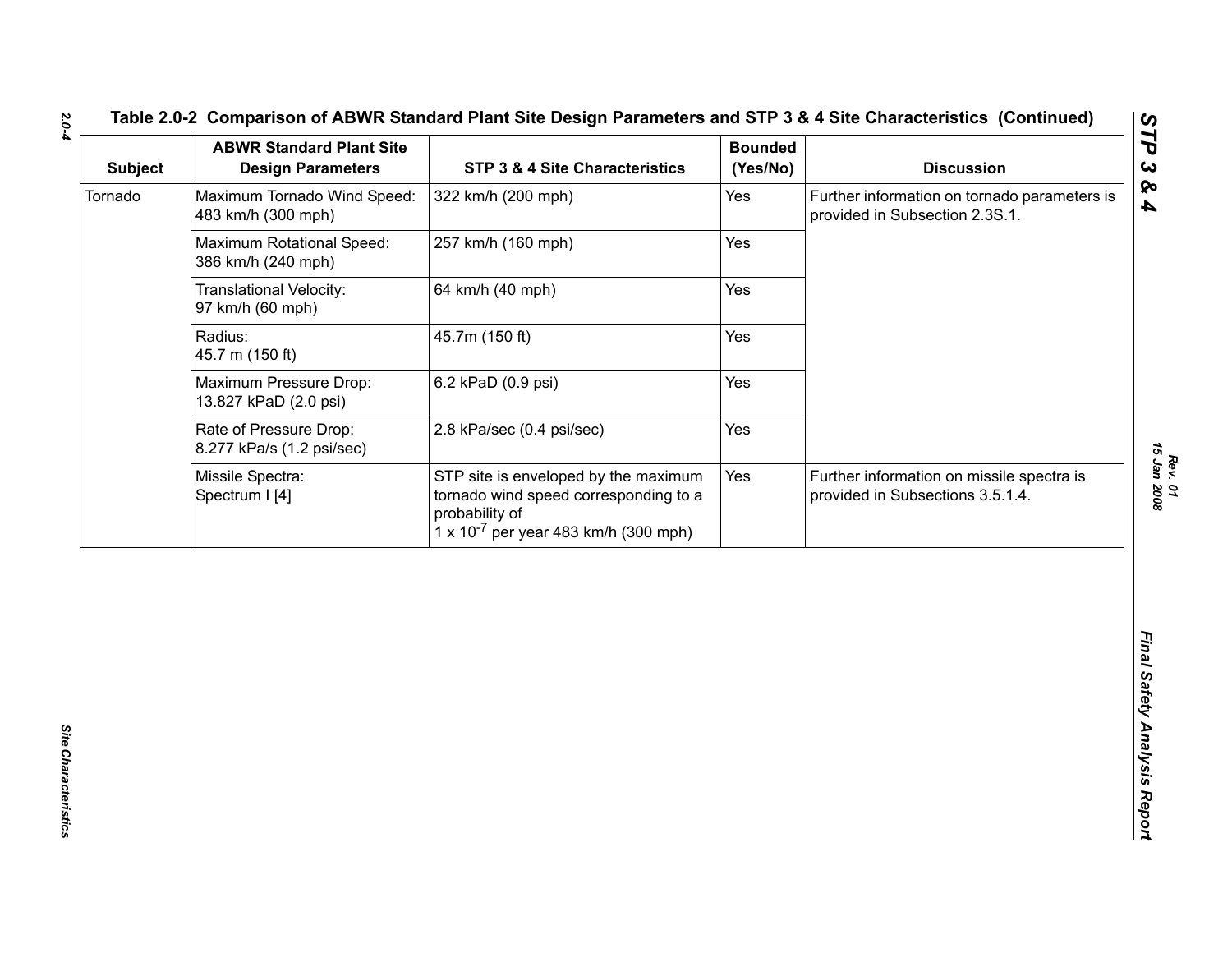| <b>Subject</b>                        | <b>ABWR Standard Plant Site</b><br><b>Design Parameters</b> | STP 3 & 4 Site Characteristics                   | <b>Bounded</b><br>(Yes/No) | <b>Discussion</b>                                                                                                                                                                                                                                                                                                                                                                                                                                                                                                                                                                                                                                                                                                                                                                                                                                                         |
|---------------------------------------|-------------------------------------------------------------|--------------------------------------------------|----------------------------|---------------------------------------------------------------------------------------------------------------------------------------------------------------------------------------------------------------------------------------------------------------------------------------------------------------------------------------------------------------------------------------------------------------------------------------------------------------------------------------------------------------------------------------------------------------------------------------------------------------------------------------------------------------------------------------------------------------------------------------------------------------------------------------------------------------------------------------------------------------------------|
| Precipitation<br>(for Roof<br>Design) | Maximum Rainfall Rate:<br>49.3 cm/h (19.4 in/hr) [3]        | 50.3 cm/h (19.8 in/hr)                           | <b>No</b>                  | As discussed in Subsection 2.4S.2, the site-<br>specific maximum rainfall rate is 50.3 cm/h<br>(19.8 in/hr), which exceeds the DCD<br>standard plant site design parameter (see<br>STP DEP T1 5.0-1).                                                                                                                                                                                                                                                                                                                                                                                                                                                                                                                                                                                                                                                                     |
|                                       |                                                             |                                                  |                            | The maximum rainfall rate is used as one<br>factor in determining the structural loading<br>conditions for roof design. A review of the<br>reference ABWR DCD Tier 2 Appendices<br>3H.1, 3H.2, and 3H.3, indicates that standard<br>ABWR Seismic Category I structures have<br>roofs without parapets or parapets with<br>scuppers to supplement roof drains so that<br>large inventories of precipitation cannot<br>accumulate. Appendix 3H.6 states that the<br>roof of the site-specific Seismic Category I<br>structures (i.e. reactor service water pump<br>houses) are designed without parapets so<br>that excessive ponding of water cannot<br>occur. Therefore, the 1 cm/hr exceedance in<br>maximum rainfall rate will not result in a<br>substantial increase in the roof design<br>loading; and therefore, will not affect the<br>design of these structures. |
|                                       | Maximum Snow Load:<br>2.394 kPa (50 psf)                    | $0$ kPa $(0$ psf)<br>(100-year return snow pack) | Yes                        | Further information on maximum snow load<br>is provided in Subsection 2.3S.1.                                                                                                                                                                                                                                                                                                                                                                                                                                                                                                                                                                                                                                                                                                                                                                                             |

 $2.0 - 5$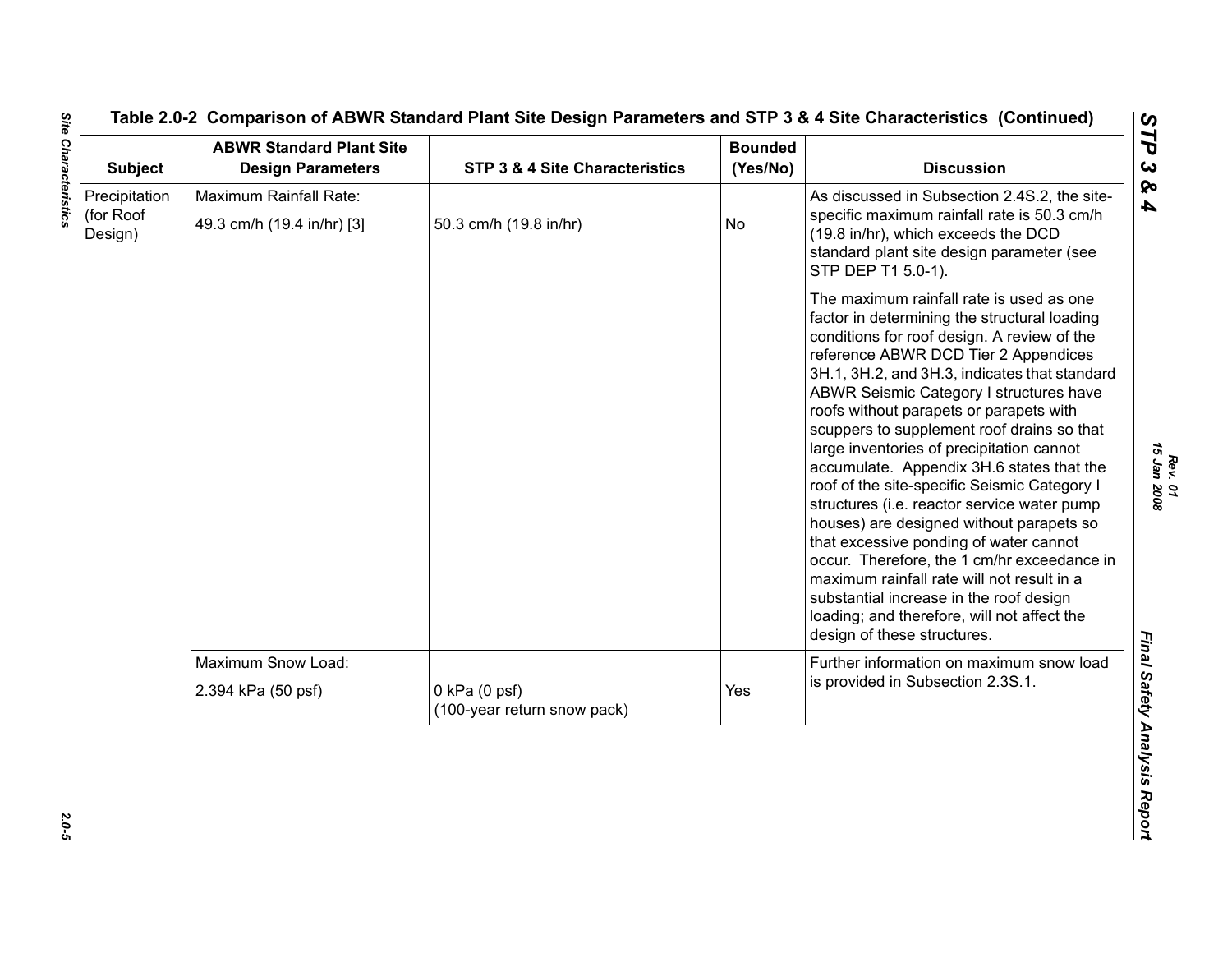| <b>Subject</b>           | <b>ABWR Standard Plant Site</b><br><b>Design Parameters</b>              | STP 3 & 4 Site Characteristics                              | <b>Bounded</b><br>(Yes/No)                                                                                                                                                                                                                                                                                                                                                                                                                                                                                                                 | <b>Discussion</b>                                                                                                                   |
|--------------------------|--------------------------------------------------------------------------|-------------------------------------------------------------|--------------------------------------------------------------------------------------------------------------------------------------------------------------------------------------------------------------------------------------------------------------------------------------------------------------------------------------------------------------------------------------------------------------------------------------------------------------------------------------------------------------------------------------------|-------------------------------------------------------------------------------------------------------------------------------------|
| Ambient                  |                                                                          | 1% Exceedance Values                                        |                                                                                                                                                                                                                                                                                                                                                                                                                                                                                                                                            | The maximum dry-bulb temperature in                                                                                                 |
| Design<br>Temperature    | Maximum:<br>32.8°C (91°F) dry-bulb [9]<br>Yes<br>37.8°C (100°F) dry-bulb |                                                             | combination with coincident wet-bulb<br>temperature provides the state point<br>(enthalpy of the air) that is used as design                                                                                                                                                                                                                                                                                                                                                                                                               |                                                                                                                                     |
| Maximum:<br>(coincident) | 25°C (77°F) wet-bulb                                                     | 26.3°C (79.3°F) wet-bulb<br>(coincident) [9]                | <b>No</b>                                                                                                                                                                                                                                                                                                                                                                                                                                                                                                                                  | input for HVAC system design to determine<br>cooling loads. The 1% exceedance STP<br>site-specific state point value is not bounded |
|                          | Maximum:<br>26.7°C (80°F) wet-bulb<br>(non-coincident)                   | 27.3°C (81.2°F) wet-bulb<br>(non-coincident)                | <b>No</b>                                                                                                                                                                                                                                                                                                                                                                                                                                                                                                                                  | by the 1% exceedance ABWR state point<br>(see STP DEP T1 5.0-1).<br>Based on a review of the reference ABWR                         |
|                          | Minimum:<br>$-23.3^{\circ}$ C (-9.9 $^{\circ}$ F)                        | $2.1^{\circ}$ C (35.8 $^{\circ}$ F)                         | Yes                                                                                                                                                                                                                                                                                                                                                                                                                                                                                                                                        | DCD Tier 2 Section 9.4, the Control Building<br><b>HVAC, Reactor Building Secondary</b><br>Containment HVAC, and Reactor Building   |
|                          | 0% Exceedance Values (Historical limit)                                  | Safety Related Electrical Equipment HVAC                    |                                                                                                                                                                                                                                                                                                                                                                                                                                                                                                                                            |                                                                                                                                     |
|                          | Maximum:<br>46.1°C (115°F) dry-bulb                                      | 43°C (109.4°F) dry-bulb                                     | Yes                                                                                                                                                                                                                                                                                                                                                                                                                                                                                                                                        | systems are designed for an outdoor<br>summer maximum temperature of 46°C.<br>This temperature corresponds to the ABWR              |
|                          | Maximum:<br>26.7°C (80°F) wet-bulb<br>(coincident)                       | 24°C (75.2°F) wet-bulb (coincident)<br>Yes<br>HVAC systems. | 0% exceedance value. The ABWR 0%<br>exceedance state point bounds the STP site-<br>specific 0% exceedance state point and the<br>1% exceedance state point. Therefore, the<br>reference ABWR DCD cooling loads<br>calculated based on 0% exceedance values<br>for Control Building HVAC, Reactor Building<br>Secondary Containment HVAC, and Reactor<br><b>Building Safety Related Electrical Equipment</b><br>HVAC systems are bounding. Therefore, the<br>change in 1% exceedance wet bulb<br>temperature has no adverse impact on these |                                                                                                                                     |

*2.0-6*

Site Characteristics

*Site Characteristics*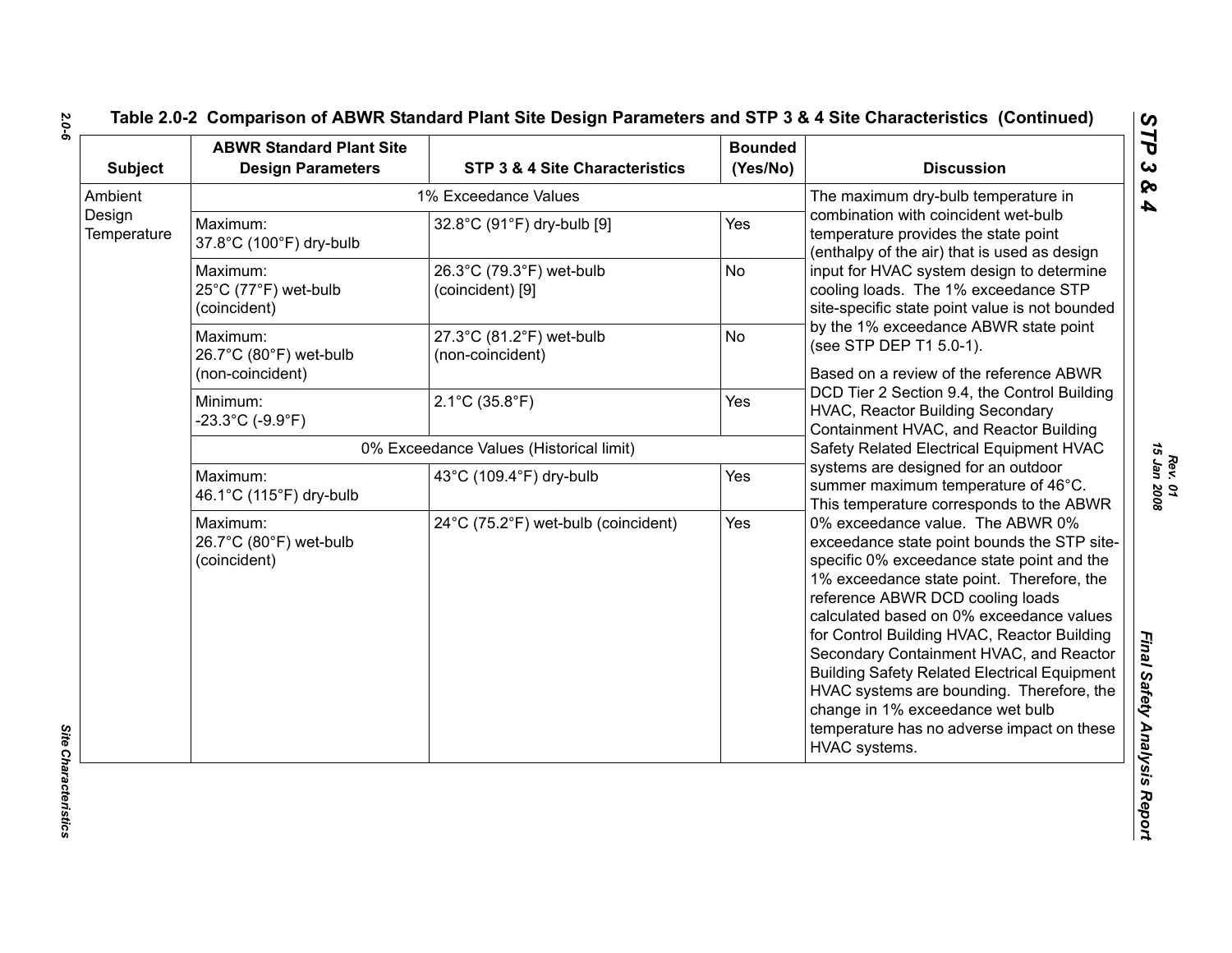# **Table 2.0-2 Comparison of ABWR Standard Plant Site Design Parameters and STP 3 & 4 Site Characteristics (Continued)**

| <b>Subject</b> | <b>ABWR Standard Plant Site</b><br><b>Design Parameters</b> | STP 3 & 4 Site Characteristics                | <b>Bounded</b><br>(Yes/No) | <b>Discussion</b>                                                                                                                                                                                                                                                                                                                                                                                                                                                                                                                                                            |
|----------------|-------------------------------------------------------------|-----------------------------------------------|----------------------------|------------------------------------------------------------------------------------------------------------------------------------------------------------------------------------------------------------------------------------------------------------------------------------------------------------------------------------------------------------------------------------------------------------------------------------------------------------------------------------------------------------------------------------------------------------------------------|
|                | Maximum<br>27.2°C (81°F) wet-bulb<br>(non-coincident)       | 29.1°C (84.4°F) wet-bulb (non-<br>coincident) | <b>No</b>                  | The Radwaste Building, some of the<br>Radwaste Management systems, and the                                                                                                                                                                                                                                                                                                                                                                                                                                                                                                   |
|                | Minimum:<br>$-40^{\circ}$ C (-40 $^{\circ}$ F)              | $-12.2^{\circ}$ C (10 $^{\circ}$ F)           | Yes                        | Radwaste Building HVAC systems have<br>been redesigned. Further details of these<br>changes can be found in Chapter 11 and<br>Chapter 9.4. The Radwaste Building HVAC<br>systems are STP specific and have been<br>designed to STP site-specific ambient<br>temperatures and the revised HVAC design<br>is compliant with STP 3&4 Characteristics.                                                                                                                                                                                                                           |
|                |                                                             |                                               |                            | The maximum non-coincident wet-bulb is<br>used as input for short-term performance of<br>cooling towers and evaporative coolers. In<br>the case of STP 3 & 4, this value is an hourly<br>data point. The site-specific maximum non-<br>coincident wet-bulb temperatures on an<br>hourly basis are not bounded by the<br>reference ABWR site parameters. However,<br>the calculated 30-day and 24-hour<br>consecutive maximum non-coincident wet-<br>bulb temperatures have been determined to<br>be less than the DCD non-coincident hourly<br>value (see STP DEP T1 5.0-1). |
|                |                                                             |                                               |                            | The UHS cooling tower long-term cumulative<br>evaporation for the postulated LOCA case<br>has been evaluated using the STP site-<br>specific worst-case 30 consecutive day<br>weather data. The UHS basin water<br>temperature has been evaluated using the<br>worst one-day (24 hour) weather data. Thus,<br>the 0% exceedance and 1% exceedance<br>values for non coincident wet-bulb<br>temperatures not being bounded have no<br>adverse impact on the STP 3 & 4 UHS<br>analysis.                                                                                        |

2.0-7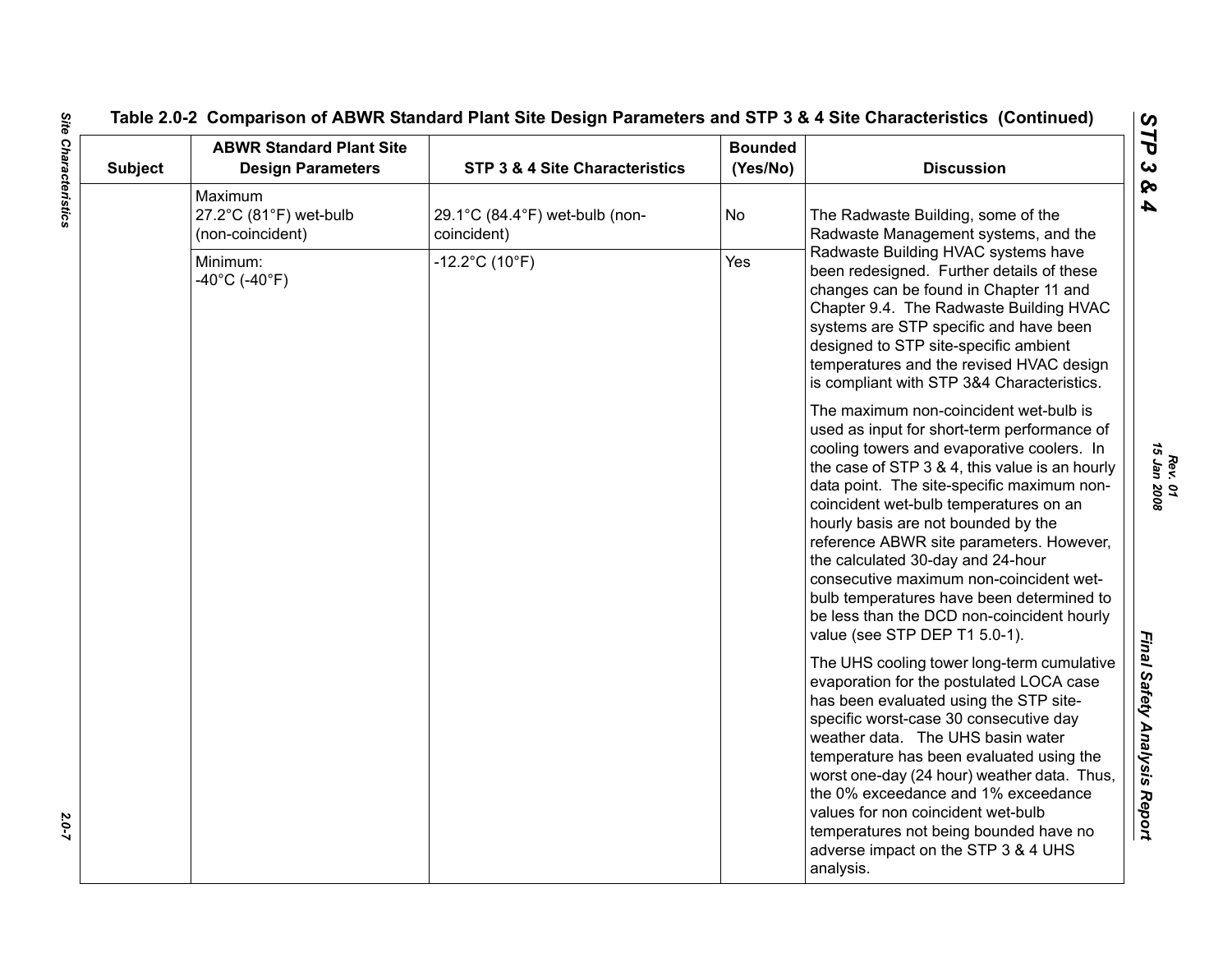|            |                                                                                                 | STP 3 & 4 Site Characteristics                                                                                    | <b>Bounded</b><br>(Yes/No) | <b>Discussion</b>                                                                                                                                                                                     |
|------------|-------------------------------------------------------------------------------------------------|-------------------------------------------------------------------------------------------------------------------|----------------------------|-------------------------------------------------------------------------------------------------------------------------------------------------------------------------------------------------------|
|            | Soil Properties   Minimum Static Bearing<br>Capacity:<br>718.20 kPa (15,000 psf) [5]            | Minimum bearing capacity 718.20 kPa<br>(15,000 psf) (gross pressure) with<br>average settlements up to 7.0 inches | Yes                        | Further information on minimum static<br>bearing capacity is provided in Subsection<br>2.5S.4.                                                                                                        |
|            | Minimum Shear Wave Velocity:<br>305 m/s (1000 ft/sec) [6]                                       | STP 3 - 381 m/s (1250 ft/sec)<br>STP 4 - 379 m/s (1243 ft/sec)                                                    | Yes                        | Further information on minimum shear wave<br>velocity provided in Subsection 2.5S.4.7.                                                                                                                |
|            | Liquefaction Potential:<br>None at plant site resulting from<br>site specific SSE ground motion | None                                                                                                              | Yes                        | Further information on liquefaction potential<br>is provided in Subsection 2.5S.4.8.                                                                                                                  |
| Seismology | <b>SSE Peak Ground Acceleration</b><br>(PGA): 0.30g [7]                                         | Ground Mean Response Spectra<br>(GMRS) PGA: 0.09g                                                                 | Yes                        | Further information on the GMRS calculation<br>of PGA is provided in Subsection 2.5S.2.6.                                                                                                             |
|            | <b>SSE Response Spectra:</b><br>per RG 1.60                                                     | GMRS developed per RG 1.208                                                                                       | Yes                        | Further information on the SSE Response<br>Spectra with site-specific GMRS is provided<br>in Subsection 2.5S.2.6.                                                                                     |
|            | <b>SSE Time History:</b><br><b>Envelope SSE Response</b><br>Spectra                             |                                                                                                                   |                            | See Appendix 3H.6 for discussion of site-<br>specific time histories consistent with the<br>GMRS defined in Subsection 2.5S.2 as input<br>to the seismic analysis of the site specific<br>structures. |

*Rev. 01*<br>15 Jan 2008 *15 Jan 2008*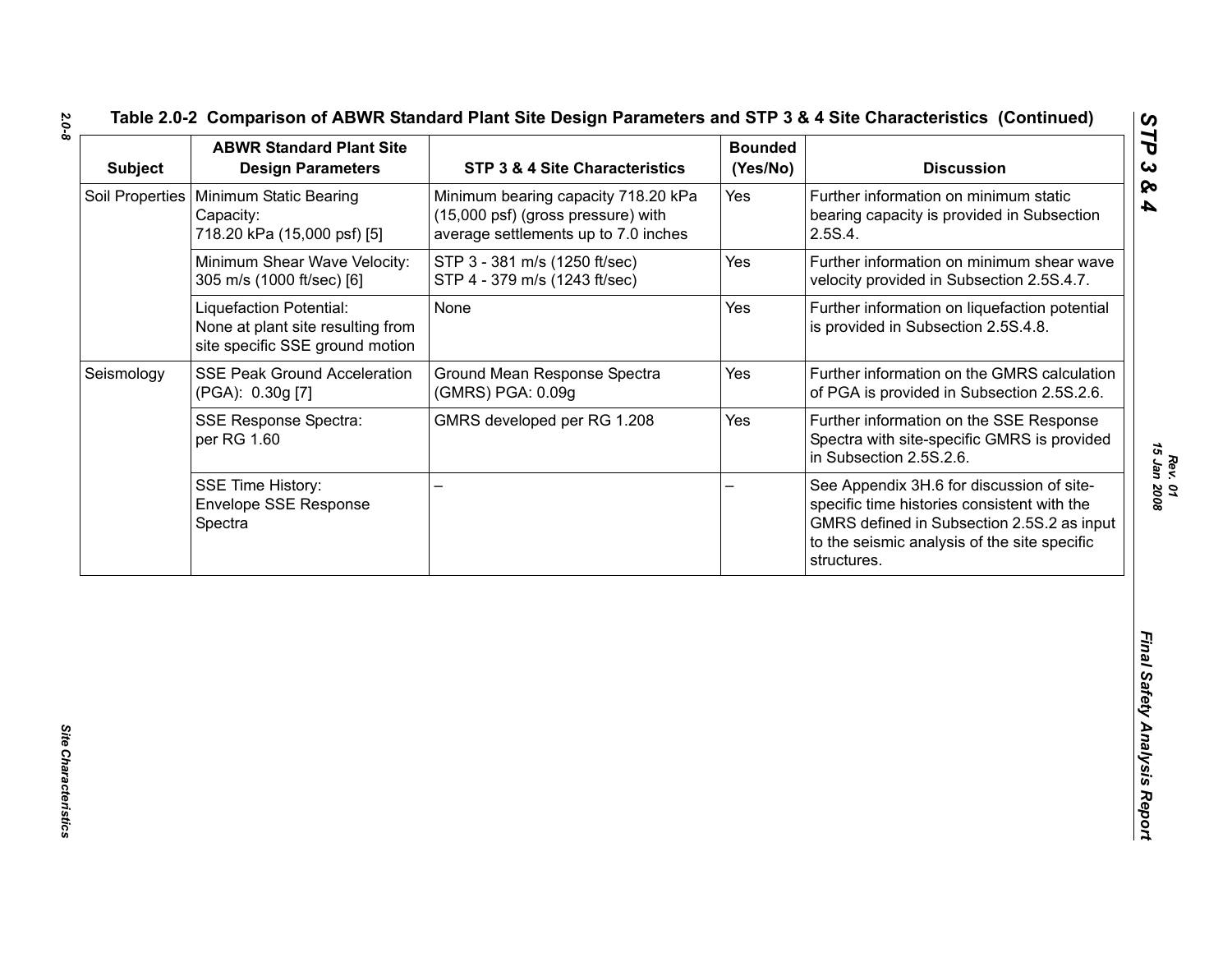| <b>Subject</b>                     | <b>ABWR Standard Plant Site</b><br><b>Design Parameters</b>         | <b>STP 3 &amp; 4 Site Characteristics</b>                                  | <b>Bounded</b><br>(Yes/No) | <b>Discussion</b>                                                                                                                                                                                                                                                                                                                                                                                                                                                                                                                                                                                                                                                                                                                                                                                                                                                                                                                                                                                                                                                                                                                                                                                                                                                                                                                                                           |
|------------------------------------|---------------------------------------------------------------------|----------------------------------------------------------------------------|----------------------------|-----------------------------------------------------------------------------------------------------------------------------------------------------------------------------------------------------------------------------------------------------------------------------------------------------------------------------------------------------------------------------------------------------------------------------------------------------------------------------------------------------------------------------------------------------------------------------------------------------------------------------------------------------------------------------------------------------------------------------------------------------------------------------------------------------------------------------------------------------------------------------------------------------------------------------------------------------------------------------------------------------------------------------------------------------------------------------------------------------------------------------------------------------------------------------------------------------------------------------------------------------------------------------------------------------------------------------------------------------------------------------|
| Hazards in<br><b>Site Vicinity</b> | Site Proximity Missiles and<br>Aircraft:<br>$\leq 10^{-7}$ per year | Site Proximity:<br>Missiles - None<br>Aircraft hazard 1.16 x 10-7 per year | <b>No</b>                  | An evaluation of the aircraft hazards that<br>could impact the STP site was conservatively<br>estimated at 1.16 x $10^{-7}$ as discussed in<br>Subsection 2.2S.2.7.2. When estimating the<br>number of operations along the nearest<br>airway to the STP site (V-70), the number of<br>operations at each of the airports-Palacios<br>Municipal Airport, and Scholes International<br>Airport (the terminal points of airway V-70)-<br>were equally divided among the airways for<br>each airport to determine the potential<br>number of operations along the V-70 airway.<br>This is a very conservative assumption since<br>general aviation aircraft mainly fly under<br>Visual Flight Rules or Instrument Flight Rules<br>condition and under new Federal Aviation<br>Administration regulations, most commercial<br>and military aircraft will fly point-to-point<br>rather than in specific airways.<br>Thus, because of the inherent conservatism<br>in the aircraft accident analysis, the<br>estimated aircraft hazard of 1.16 x $10^{-7}$ is<br>within the order of magnitude of 10 <sup>-7</sup> and<br>meets the intent of the criteria specified in<br>RG 1.206 and NUREG-0800, Section<br>3.5.1.6.<br>No other hazards in the STP site vicinity<br>were identified that could approach a<br>frequency of $10^{-7}$ per year as discussed in<br>Section 2.2S. |
|                                    | <b>Toxic Gases:</b><br>None                                         | None                                                                       | Yes                        | Further information on toxic gases is<br>provided in Subsection 2.2S.3.                                                                                                                                                                                                                                                                                                                                                                                                                                                                                                                                                                                                                                                                                                                                                                                                                                                                                                                                                                                                                                                                                                                                                                                                                                                                                                     |
|                                    | Volcanic Activity:<br>None                                          | None                                                                       | Yes                        | Further information on volcanic activity is<br>discussed in Subsection 2.5S.1.                                                                                                                                                                                                                                                                                                                                                                                                                                                                                                                                                                                                                                                                                                                                                                                                                                                                                                                                                                                                                                                                                                                                                                                                                                                                                              |

**Site Characteristics** *Site Characteristics 2.0-9*

2.0-9

*Rev. 01<br>15 Jan 2008 15 Jan 2008*